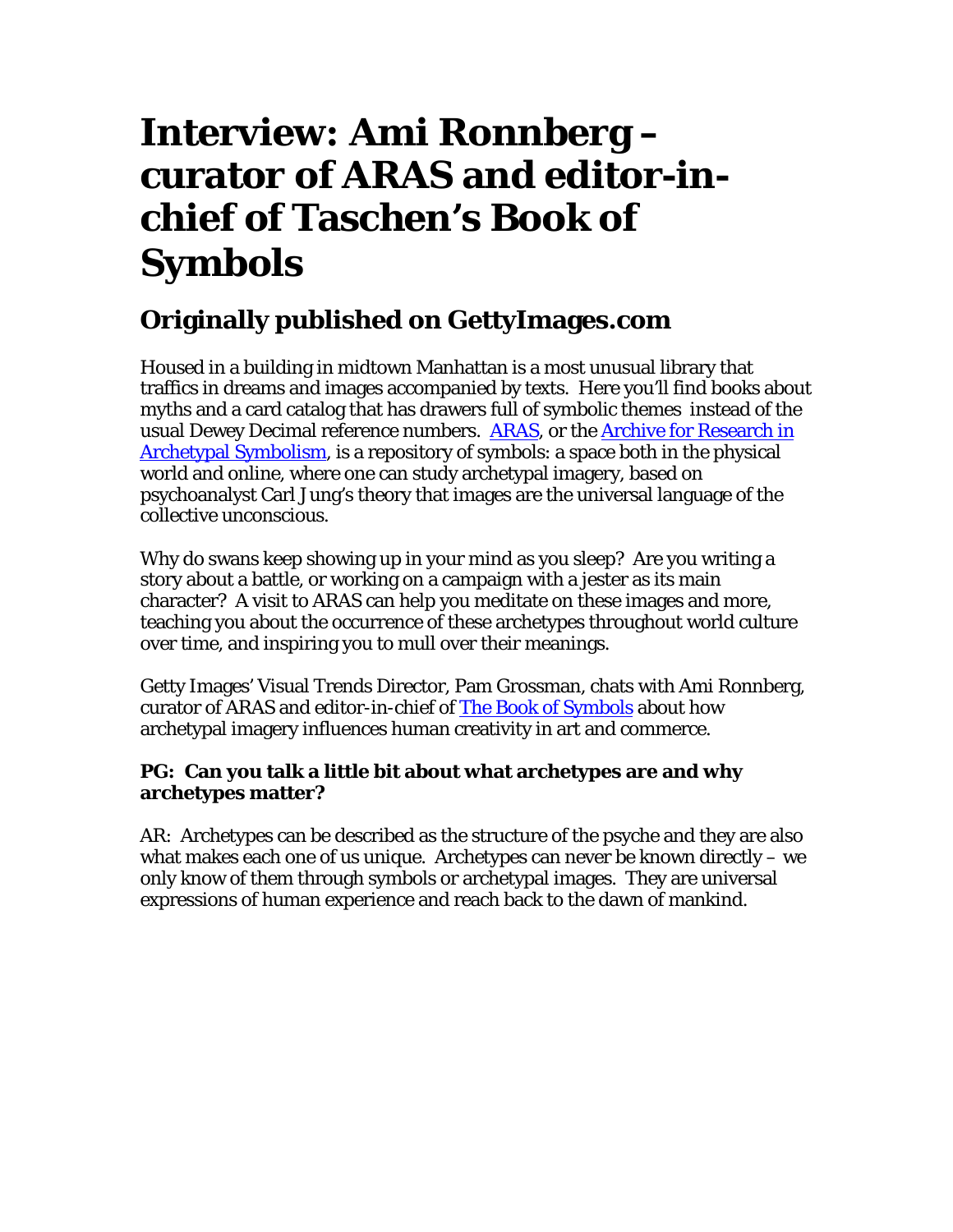

*A 30,000 year-old sculpture made of mammoth ivory. Hohle Fels, Ach River Valley, Germany* 

At the core of all creativity and all human expression we find an image or a symbol. Symbol (or archetypal image) is defined as the only way to know what cannot be known. It is interesting that the ancient artist chose a bird (see image above), in one of the oldest sculptures ever made. The bird has always been a symbol for transcendence or the soul as messenger between the known and unknown. It also makes me think of metaphor, which can be described as an image in words. What I find intriguing is that neuroscience uses metaphor to suggest what made our earliest ancestors human. It was the great many connections in the brain of our earliest ancestors that made them different from other mammals, allowing for associations, a kind "cross-talk" between the various senses of the cortex that resembles metaphor. The Greek word for metaphor means 'to move from one place to another', which is a lovely image to describe this shift from concrete to symbolic thinking. This allows us the freedom to choose, no longer having to act out, for example, our rage by killing our enemy. The symbol makes space for reflection, allowing us to explore whether something is meant to be expressed "out there" or just to be known within. And just as with the ancient carver the symbol inspires us to create.

**PG: Like most members of the creative department here at Getty Images, I have one foot in the fine art world, and one foot in the world of commerce – and many of our customers embody that dichotomy as well. I'm fascinated by the spaces where the two overlap – after all, both arenas use imagery to express something, to connect with the greater world. I'm curious as to how you see archetypes bubble up in the commercial space (advertising, pop-culture, films, etc.)**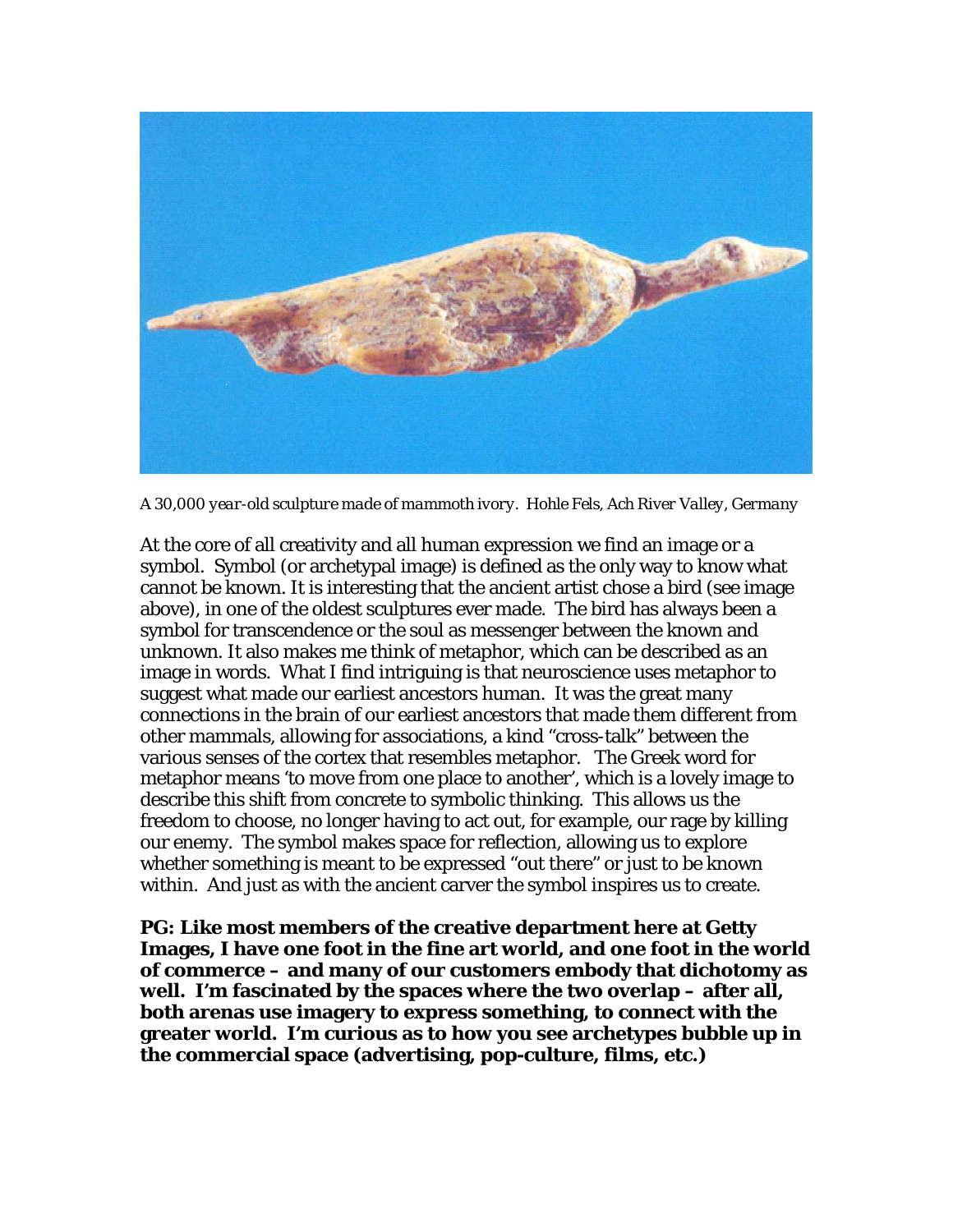**AR:** I love to see the archetypal patterns continuously showing up in all popular cultures. What better way is there to demonstrate the existence "the eternal images", which is another name for archetypal images. Or in the famous words of Joseph Campbell: "The latest incarnation of Oedipus, the continued romance of Beauty and the Beast, stand this afternoon on the corner of 42nd Street and Fifth Avenue, waiting for the traffic light to change."

It is also in the world of advertising that we find true image masters of images. We understand the message instinctively without any further need for reflection. Current generations are becoming tremendously gifted at shaping and manipulating images but often unaware of how to contact an image's symbolic resonance and meaning. At the same time as images are everywhere, there seems to be a hunger for meaning. We sometimes say that ARAS is the other side of advertisement by offering that depth of meaning, through image and word.

#### **PG: We're currently exploring the idea of "visual storytelling," and figuring out how we can better use the power of pictures to bring deeper, more immediate engagement with others. So many of the ways in which we're communicating now, especially online, are image-reliant. What do you make of this digital world, incessantly image-sharing world, and how do you think archetypes are relevant to it?**

**AR:** I remember many years ago when I worked as a children's librarian with Turkish immigrant children who had grown up in an oral story-telling culture. They could sit for hours on end and listen to a story. The contemporary children's books all had delightful images and children used to them would not listen to me reading a story without images. The stories were shorter and the children's span of attention shorter. The digital image world is just another step in this direction.

I think the visual storytelling you are talking about are just as archetypal in the digital and image-sharing world because as I mentioned, they all resonate, echo, repeat the ancient stories or the archetypal themes of human existence – love and love lost, jealousy, betrayal, heroes, tests and treasures, of loosing your home and finding it, of weapons, and jewels, beauty and loneliness… we can go on forever. What is happening though, and I don't know how that affects the brain physically, but image is faster while words take longer time and also uses another part of the brain, making everything happen so much faster.

**PG: As part of our research on content marketing and visual trends, we've been focusing a lot on character archetypes ("The Explorer" "The Lovers" "The Rebel") and how they manifest in brands and advertising. But it strikes me that archetypes aren't always people – they're universal images that may change costume but whose meaning stays the same. I'm remember reading Joseph Campbell as a teenager, and my eyes being opened to the fact that concepts like "The**